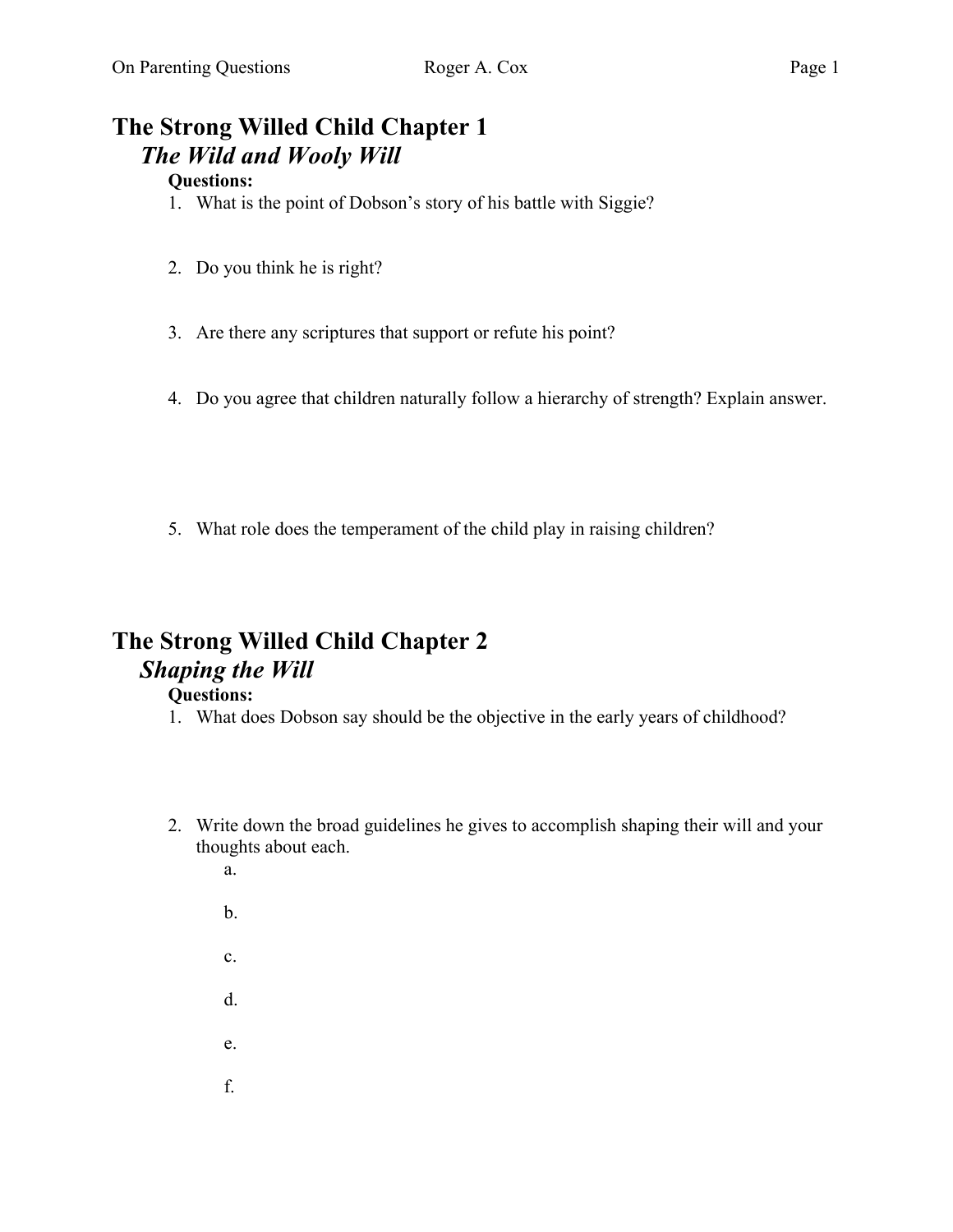3. Describe how to spank a child the right way and the wrong way.

- 4. Approximately when do the "terrible twos" begin?
- 5. What two messages should a child get before 4 years old?
- 6. At about the age of 4 what should begin to be one of the issues focused on with discipline?
- 7. Write down any questions or comments about anything you read that you would like to discuss.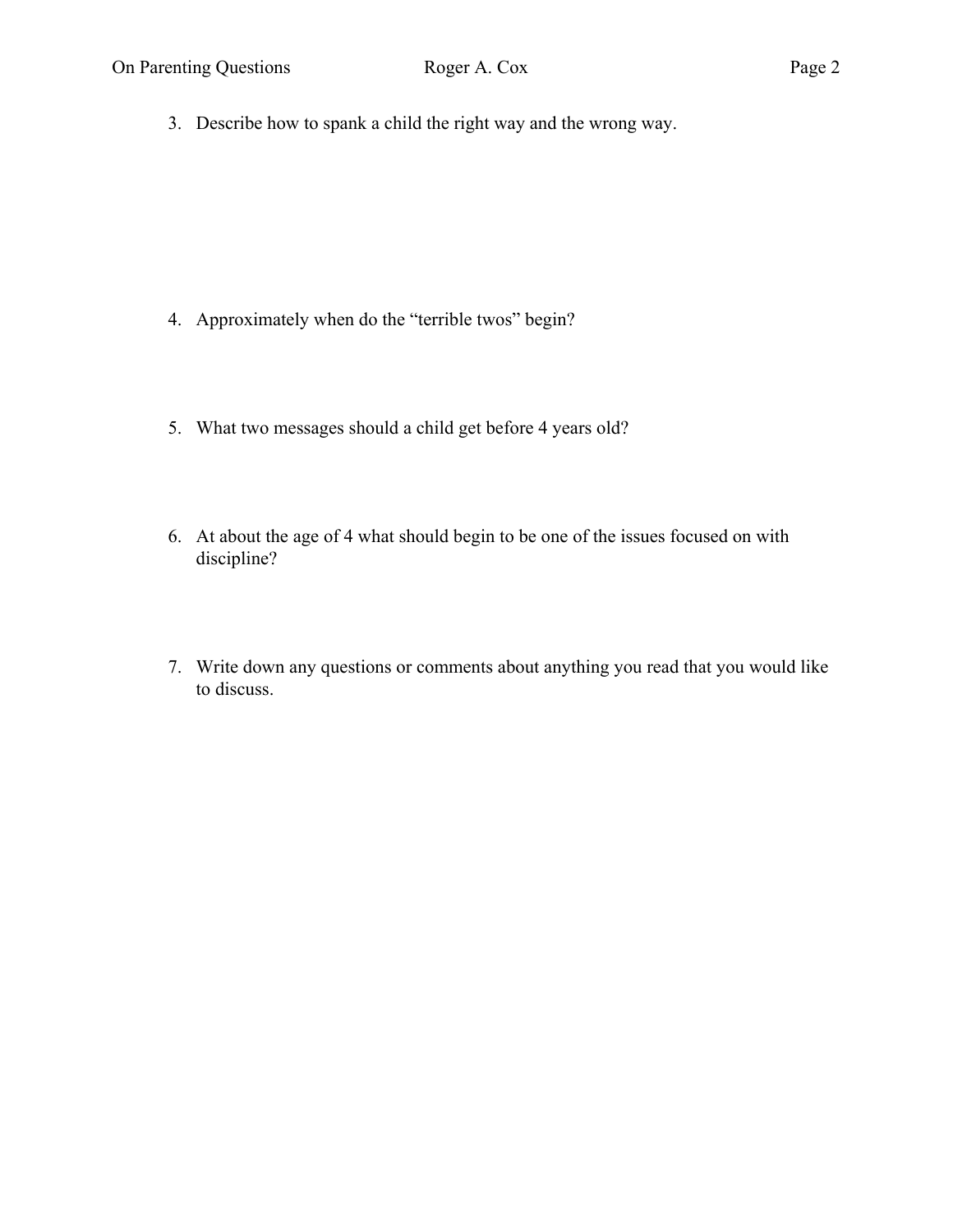# **Parenting Isn't For Cowards Chapter 2** *The Tough and The Gentle*

### **Questions:**

- 1. What is Dobson's supposition about temperament?
- 2. What scriptural evidence does he use to support his supposition?
- 3. What are the three classes of children's temperament used by Chess and Thomas?
- 4. Which do you think your children fit into, or which combination.
- 5. What two groups is Dobson investigating in this book?

# **Parenting Isn't For Cowards Chapter 3** *What 35,000 Parents Said About Their Children*

- 1. Take the multiple choice quiz without looking ahead.
- 2. What surprised you most when looking at the correct answers?
- 3. Why do you think strong-willed children were found to be more peer-dependent?
- 4. Is this information depressing to hear for parents of strong-willed kids?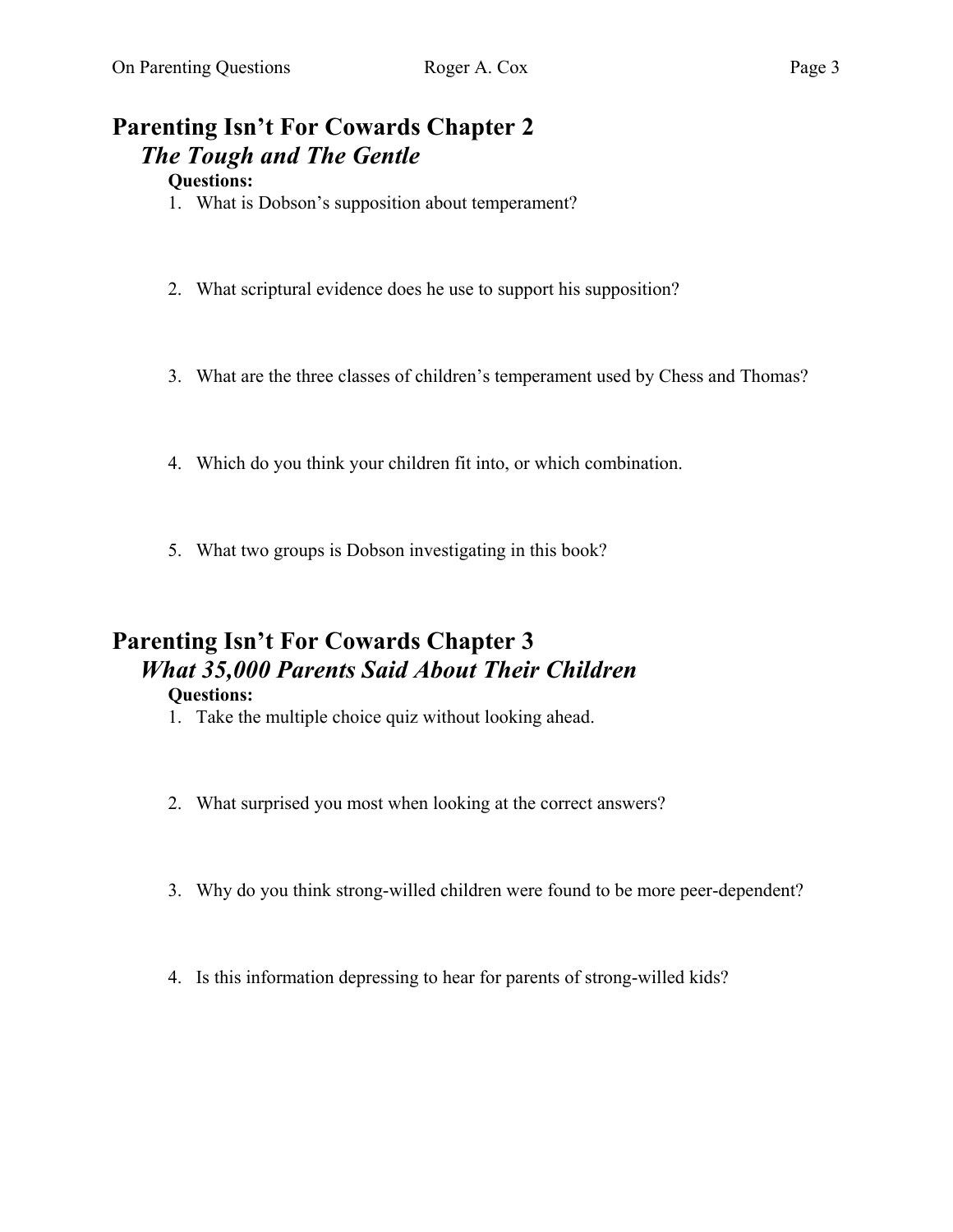# **Parenting Isn't For Cowards Chapter 6** *Suggestions For Parents of Young Children*

## **Questions:**

- 1. What does Dobson mean by "Go with the flow"?
- 2. What should we do with "flighty and fickle" emotions?
- 3. What is Dobson's second suggestion? How is it accomplished?
- 4. What are the three pitfalls to be avoided with a compliant child?
- 5. What are Dobson's fourth and fifth suggestions?

## **Parenting Isn't For Cowards Chapter 7** *Power Games*

- 1. Why do people and especially children engage in power struggles?
- 2. What approaches to the power games do you see most?
- 3. What are the most common battlegrounds for power struggles with children?
- 4. In which battleground is it best not to participate?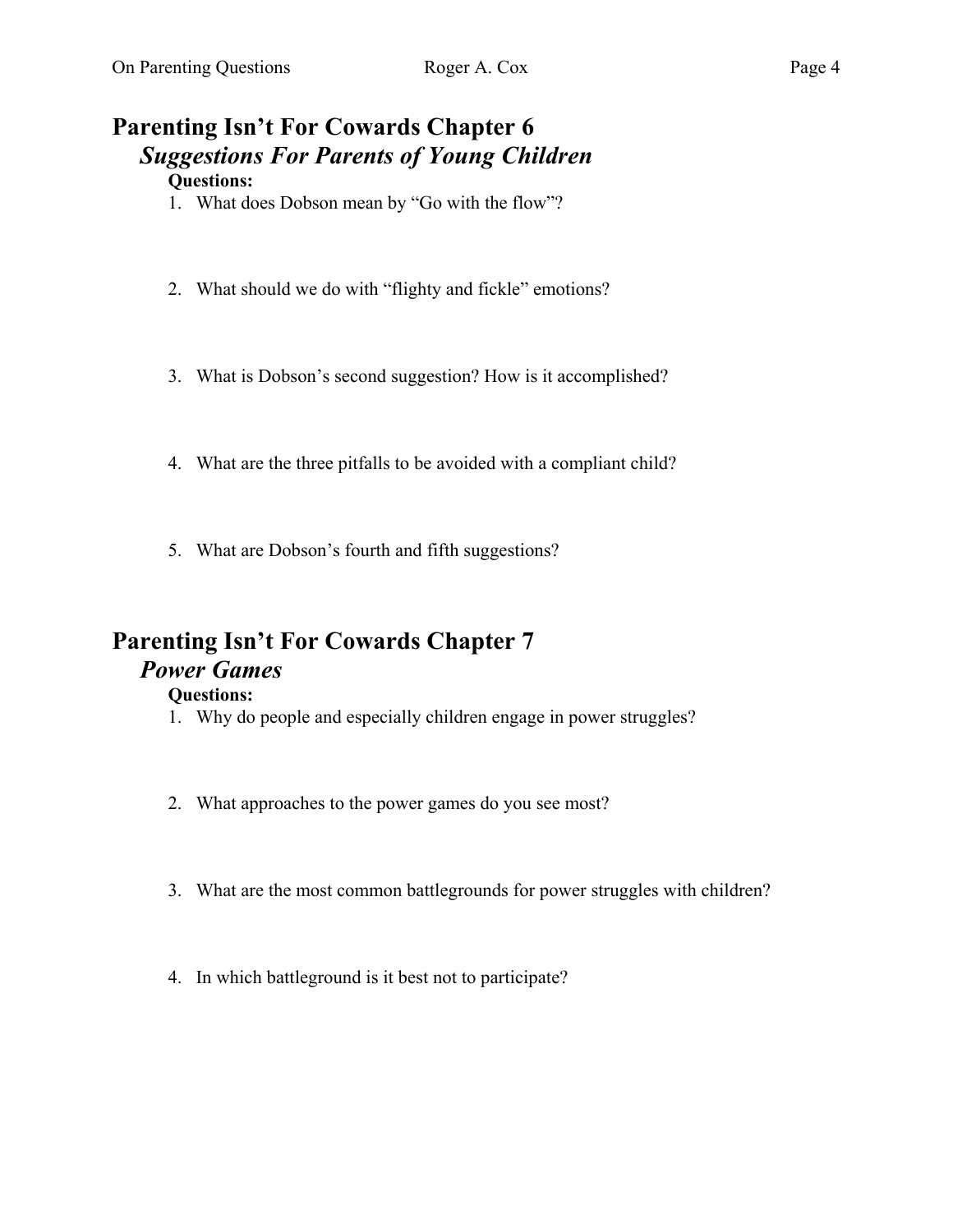# **The Strong Willed Child Chapter 3** *Protecting The Spirit*

## **Questions:**

- 1. Explain Dobson's view of the will and the spirit.
- 2. Do you think he is right?
- 3. Why do you think Billy, age 10, was the "bad" one in the letter to Dobson on Pg 87?
- 4. Do you think children's bad behavior is always a result of a damaged spirit?
- 5. Do any principles for raising a child change for an adopted child? If so, How?

# **The Strong Willed Child Chapter 5**  *The Scourge of Sibling Rivalry*

- 1. What feelings does sibling rivalry stem from?
- 2. Is there a temptation or sin at the heart of the conflict? If so, what is it?
- 3. Who is the real target of sibling rivalry?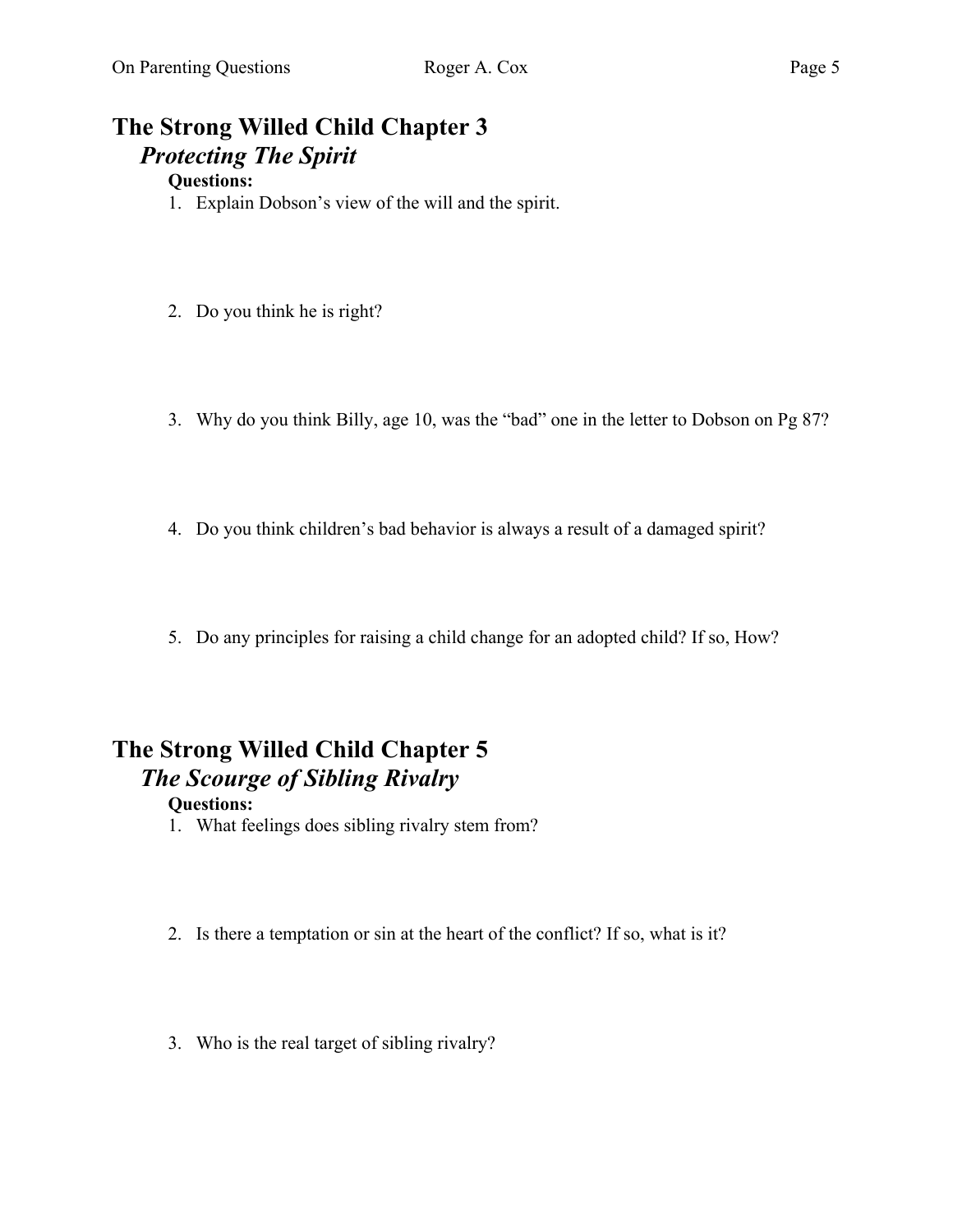# **The Strong-Willed Child Chapter 7** *An Evaluation of Parent Effectiveness Training*

## **Questions:**

- 1. What does Dobson think is contrary to scripture?
- 2. In the P.E.T. view, how are children corrupted?
- 3. What is the P.E.T. view on the inherent nature of children?
- 4. What other problem does Dobson see in P.E.T.?
- 5. Since P.E.T. was a 70's "movement" many may have never heard of it, but where do you see the influence of this thinking today?

## **Parenting Isn't For Cowards Chapter 8** *Too Pooped To Parent*

- 1. Why do parents become burned out, or too pooped to parent?
- 2. What does Dobson call the first stage of Parental Burnout?
- 3. What characterizes the second stage of burnout?
- 4. Why is the third stage, Transition, so critical?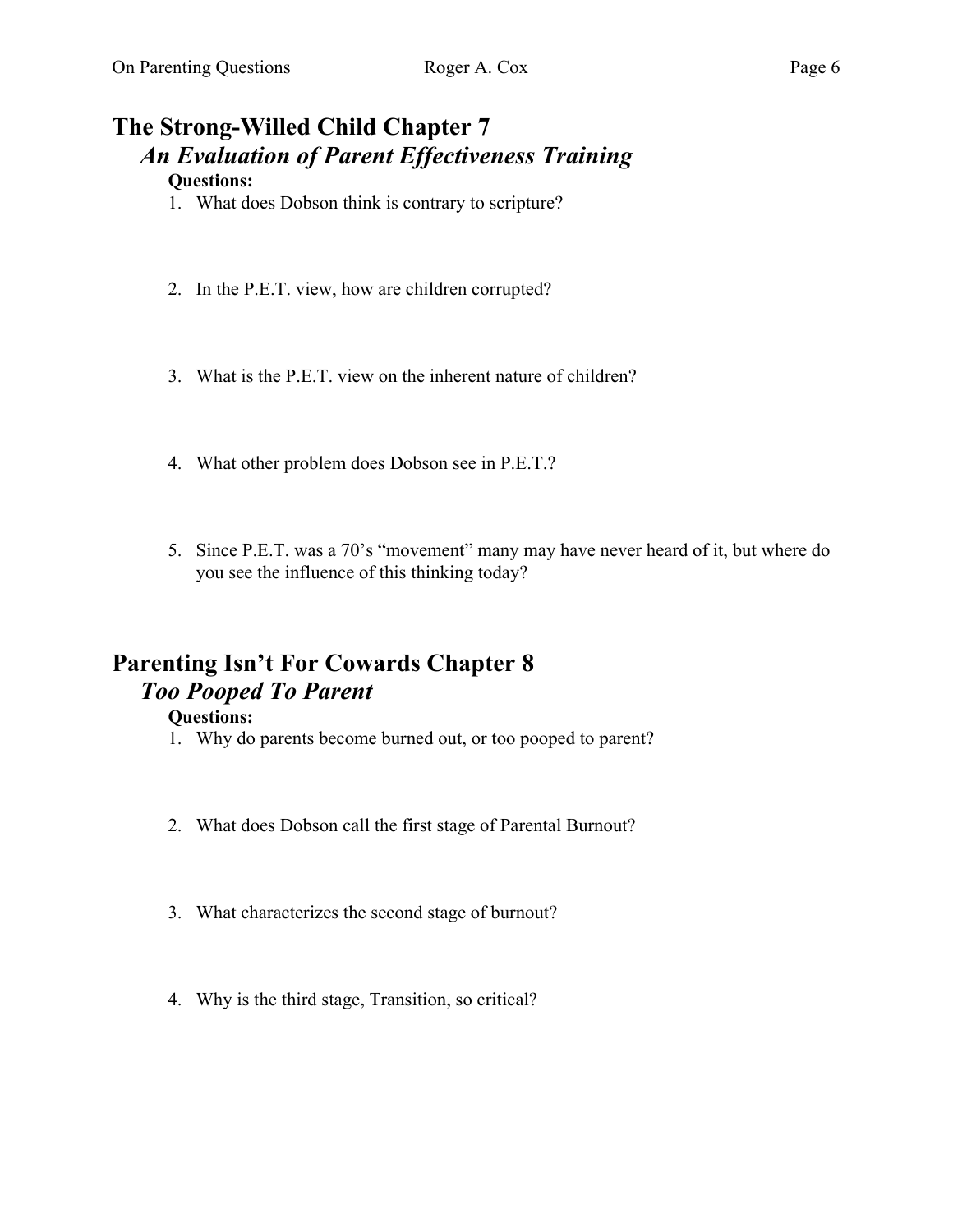# **The Strong-Willed Child Chapter 8** *The Strong-Willed Adolescent*

- 1. What is a teenager in desperate need of??
- 2. Explain what Dobson means by "Verbalize Conflicts & Re-establish Boundaries".
- 3. What kind of battles does Dobson recommend staying out of with your children?
- 4. What discipline does Dobson recommend during teen years?
- 5. How does Dobson recommend you prepare for adolescence?
- 6. What happens if we hold on too tight as they grow up?
- 7. What mistakes does Dobson say the parents of the 60's teens made?
- 8. What does Dobson say a parent's responsibility is "in short"?
- 9. What should be our objective toward our children to prepare them for adulthood?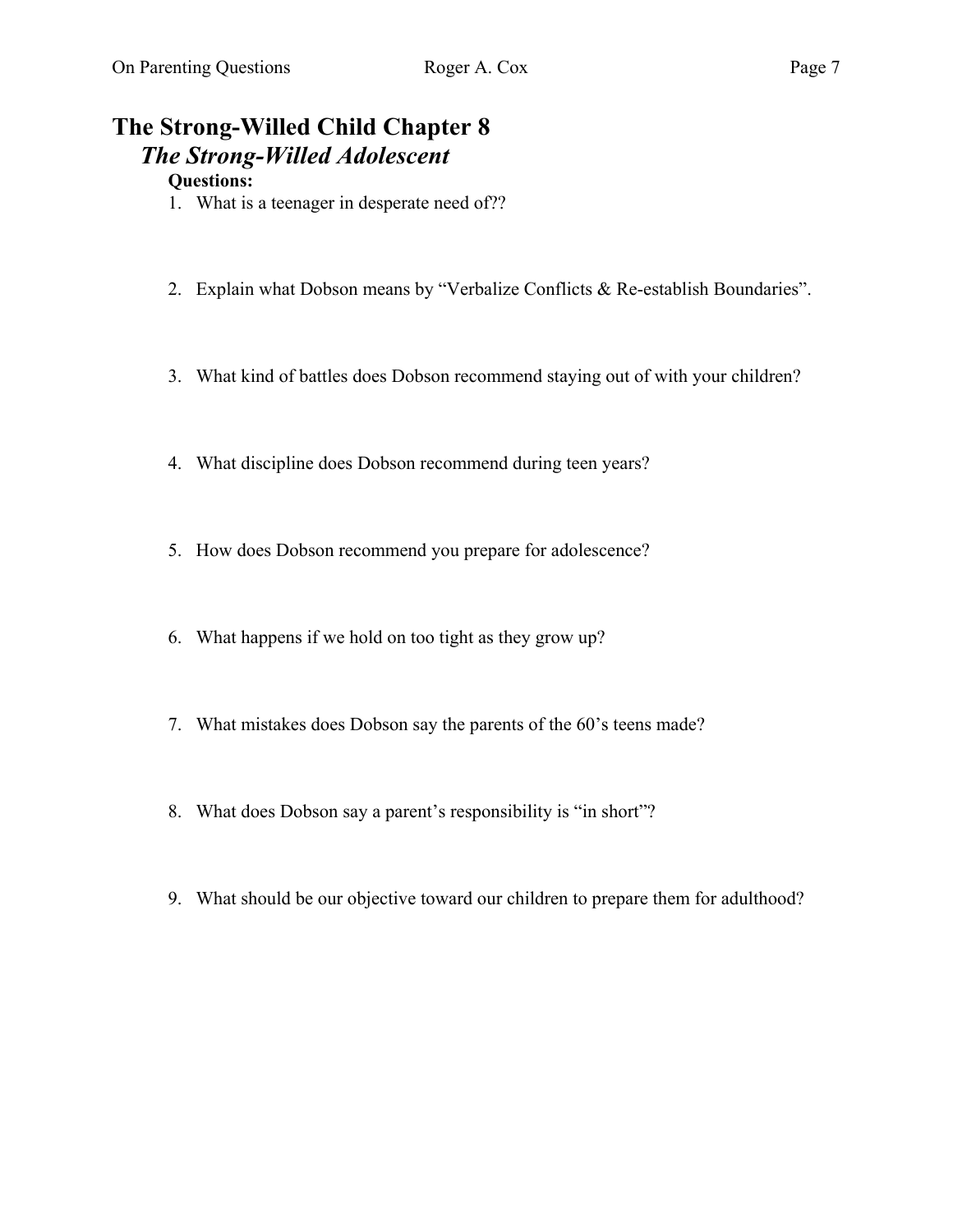# **Parenting Isn't For Cowards Chapter 9** *Suggestions For Parents of Adolescents*

- 1. What does Dobson say are the two great forces that overtake children in their early pubescent years?
- 2. What advice does Dobson give about the first powerful force?
- 3. Name the five suggestions Dobson gives parents to help them cope with adolescence. And explain them.

| $\mathbf{a}.$  | <u> 1989 - Andrea State Barbara, amerikan personal di sebagai personal di sebagai personal di sebagai personal d</u>   |
|----------------|------------------------------------------------------------------------------------------------------------------------|
|                |                                                                                                                        |
|                |                                                                                                                        |
|                |                                                                                                                        |
|                |                                                                                                                        |
|                | b. $\qquad \qquad$                                                                                                     |
|                |                                                                                                                        |
|                |                                                                                                                        |
|                |                                                                                                                        |
|                |                                                                                                                        |
| $\mathbf{c}$ . | <u> 1980 - John Stein, mars and de Branch and de Branch and de Branch and de Branch and de Branch and de Branch an</u> |
|                |                                                                                                                        |
|                |                                                                                                                        |
|                |                                                                                                                        |
|                |                                                                                                                        |
| $d$ .          | <u> 1980 - Johann Barbara, martxa alemaniar a</u>                                                                      |
|                |                                                                                                                        |
|                |                                                                                                                        |
|                |                                                                                                                        |
|                |                                                                                                                        |
|                |                                                                                                                        |
| e.             | <u> 1989 - Johann Barbara, martin a</u>                                                                                |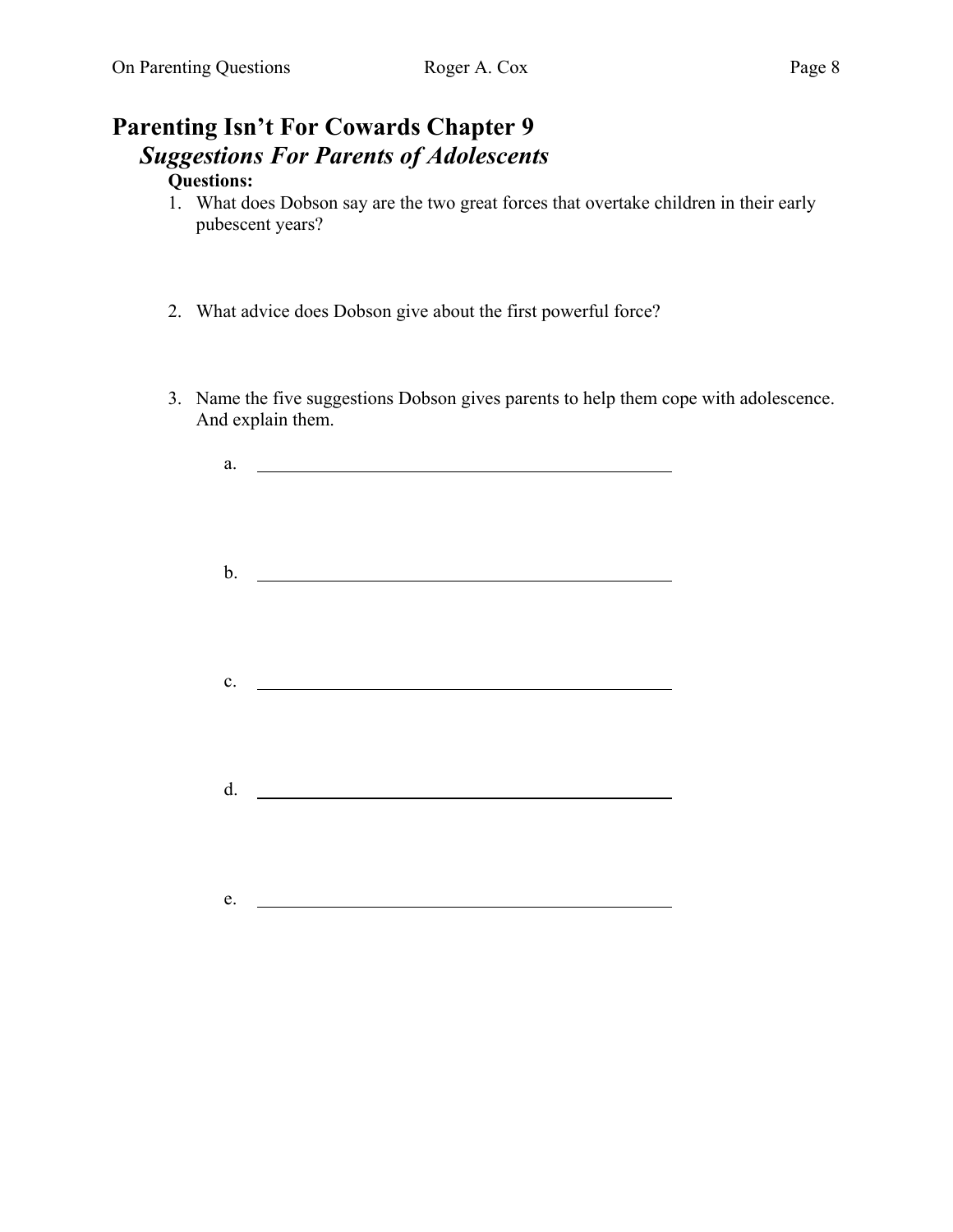# **The Strong-Willed Child Chapter 9** *The Eternal Source*

- 1. Who were the child-rearing "experts" that young parents learned from prior to the twentieth century?
- 2. What "experts" do most new parents turn to today?
- 3. Explain what both of these "expert" groups base their teachings on?
- 4. What false ideas does Dobson mention come from the professionals?
- 5. What problems does Dobson say reflect Proverbs 14:12?
- 6. What should be the source of parental teaching, whether from family, professionals, parenting classes, or parenting books?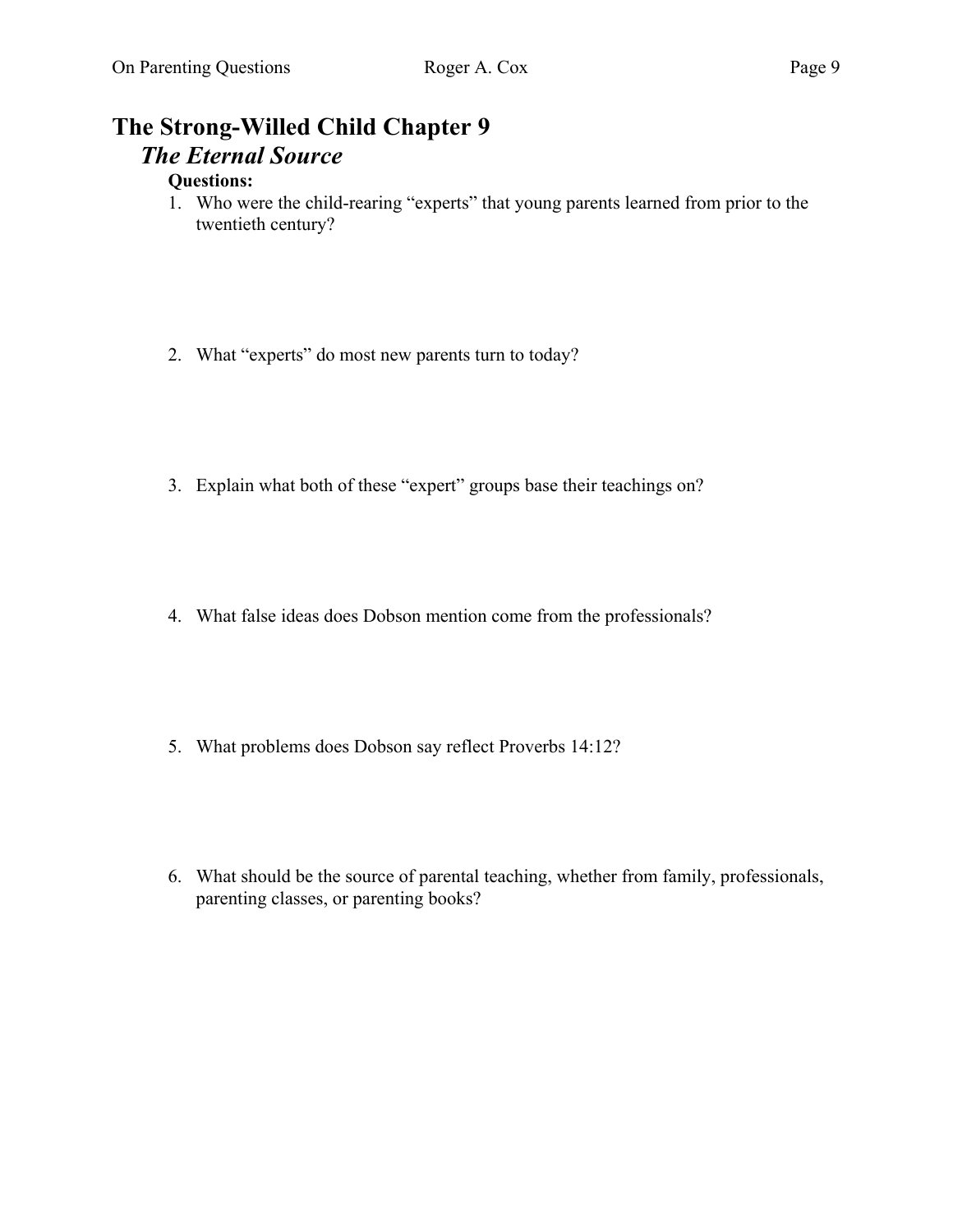## **Parenting Isn't For Cowards Chapter 10** *Questions and Answers* **Questions:**

1.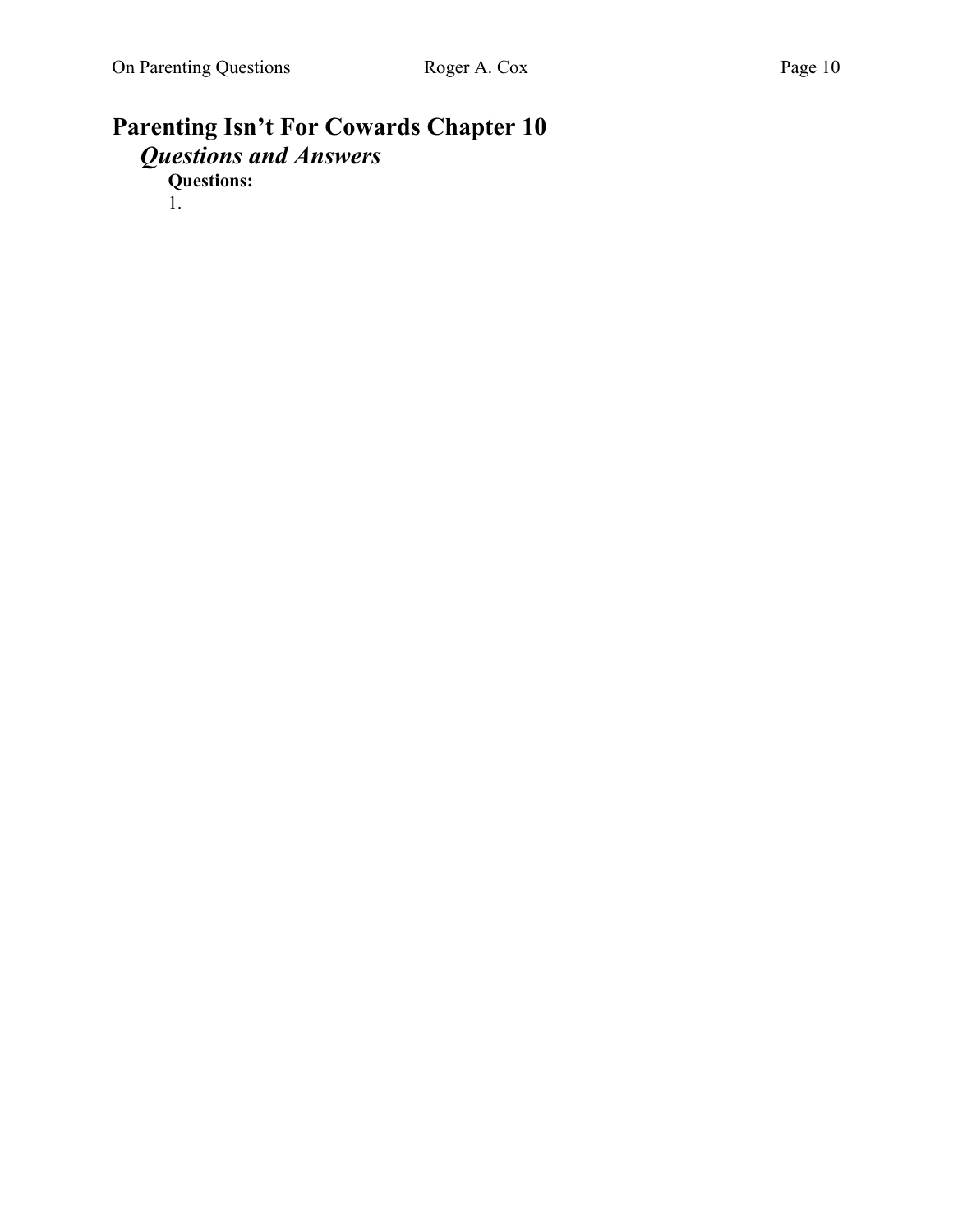# **Parenting Isn't For Cowards Chapter 11** *Releasing Your Grown Child*

**Questions:** 

1.